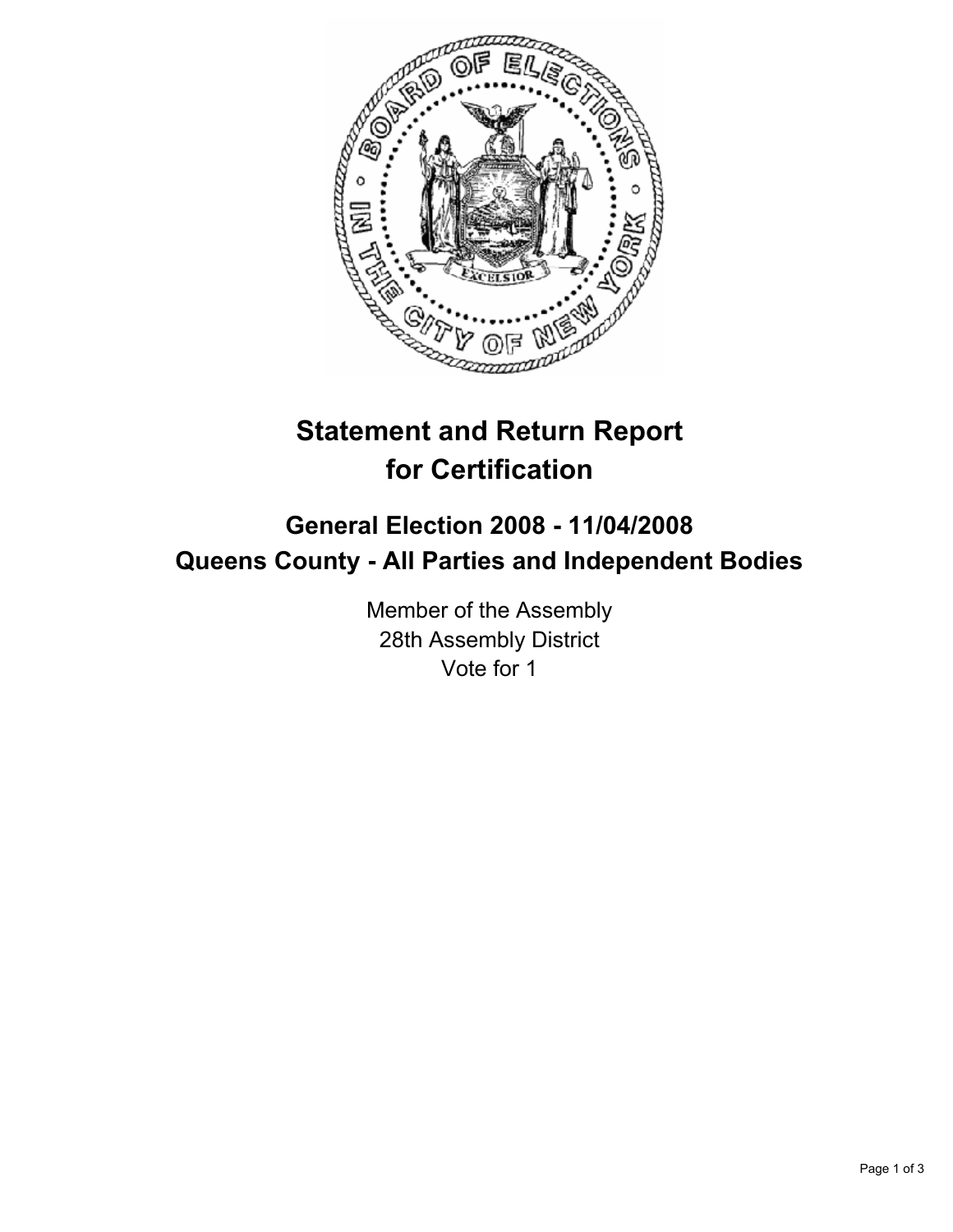

## **Assembly District 28**

| PUBLIC COUNTER                      | 40,523 |
|-------------------------------------|--------|
| <b>EMERGENCY</b>                    | 56     |
| ABSENTEE/MILITARY                   | 1,561  |
| AFFIDAVIT                           | 1,178  |
| <b>Total Ballots</b>                | 43,793 |
| ANDREW D. HEVESI (DEMOCRATIC)       | 23,253 |
| WALTER E SCHMIDT (REPUBLICAN)       | 8,948  |
| ANDREW D. HEVESI (WORKING FAMILIES) | 1,002  |
| <b>Total Votes</b>                  | 33,203 |
| Unrecorded                          | 10,590 |